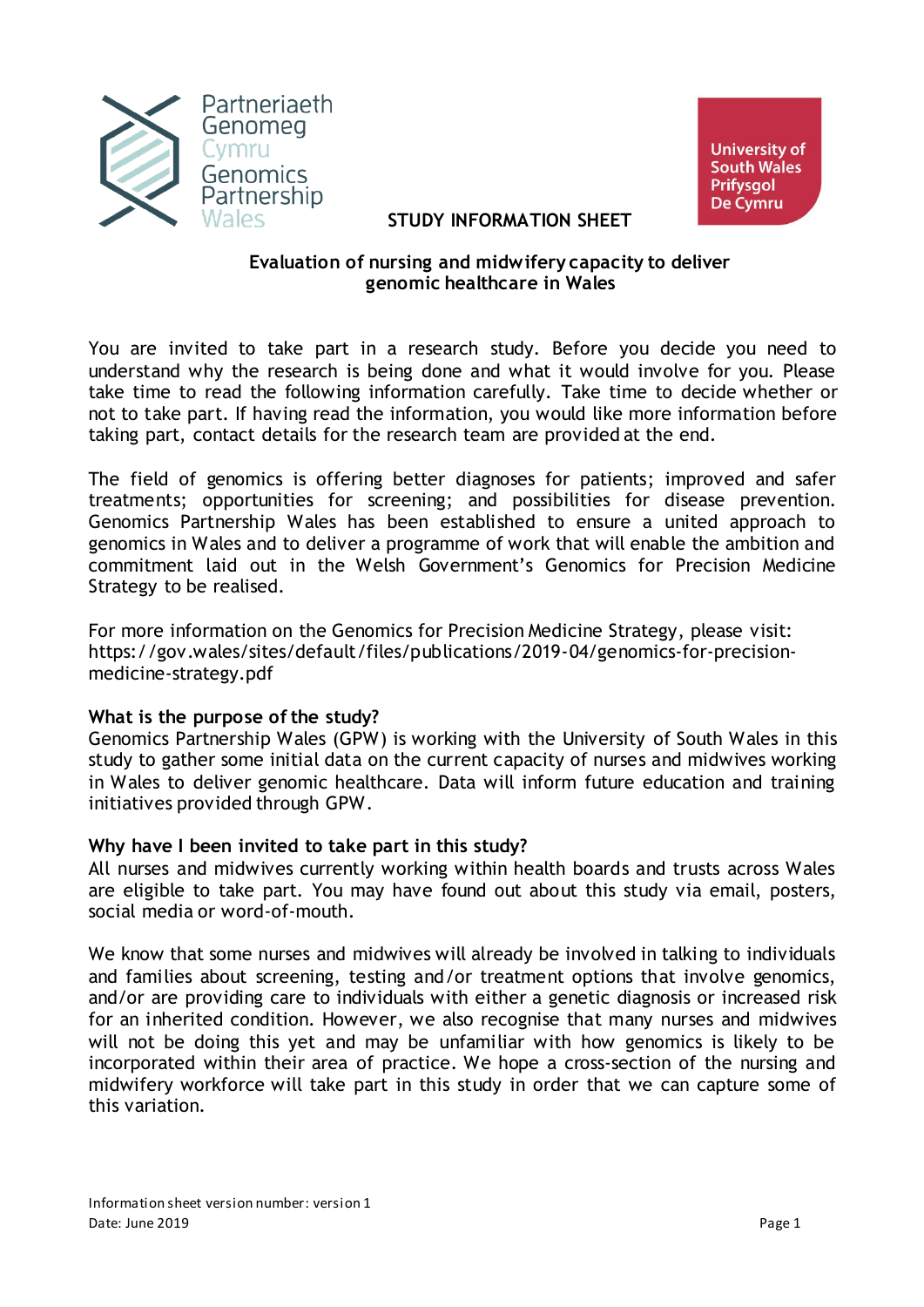### **Do I have to take part?**

It is up to you to decide and participation in the survey is entirely voluntary. If you are willing to take part, completion of the online survey will be viewed as you giving your consent.

#### **What happens next?**

Once you have finished reading this information you can move directly onto the survey. We will ask you questions on your awareness and views of genomics; your current practice; continuing professional development (CPD) opportunities and workplace environment, and learning preferences. Most of the questions are either a yes/no/don't know question format or 'select one answer from a range' question (e.g. strongly agree  $\leftrightarrow$  strongly disagree). We anticipate that it will take 10-15minutes to complete the survey.

You will not receive any incentive or payment for taking part.

### **What are the possible disadvantages and risks of taking part?**

The questions that we ask are unlikely to cause you any harm. If, as a result of completing the survey, you identify a gap in your knowledge or skills around genomics that you are concerned about then please speak with your line manager as you would for any other professional training need that you identify.

### **What are the possible benefits of taking part?**

This study has not been designed to directly benefit those taking part, although some participants may become more aware of genomics and the Welsh Government's strategy as a result.

The information that we get from this study will be used to inform future education and training initiatives provided through Genomics Partnership Wales (GPW) for nurses, midwives and potentially the wider health workforce in Wales. Participants will be given the option at the end of the survey to provide a contact email that will only be used by GPW to share information on GPW activities and events (including education and training).

# **What if there is a problem?**

If you have a complaint about the research study or you experience in taking part please contact the chief investigator Dr. Emma Tonkin (details at the end of this information) in the first instance, who will do her best to resolve the problem.

If you wish to complain formally you can do this by contacting Genomics Partnership Wales or the University of South Wales Research Governance Officer (details for both are provided at the end of this information).

#### **Will my taking part in the study be kept confidential?**

Data collected in this survey is entirely anonymous unless you choose to provide you name and contact details at the end of the survey (for the purposes of receiving notifications from Genomics Partnership Wales, GPW). If you do provide a name and email, this information will be handled in accordance with GDPR guidance. Your name and email will be separated from your survey responses before your responses are